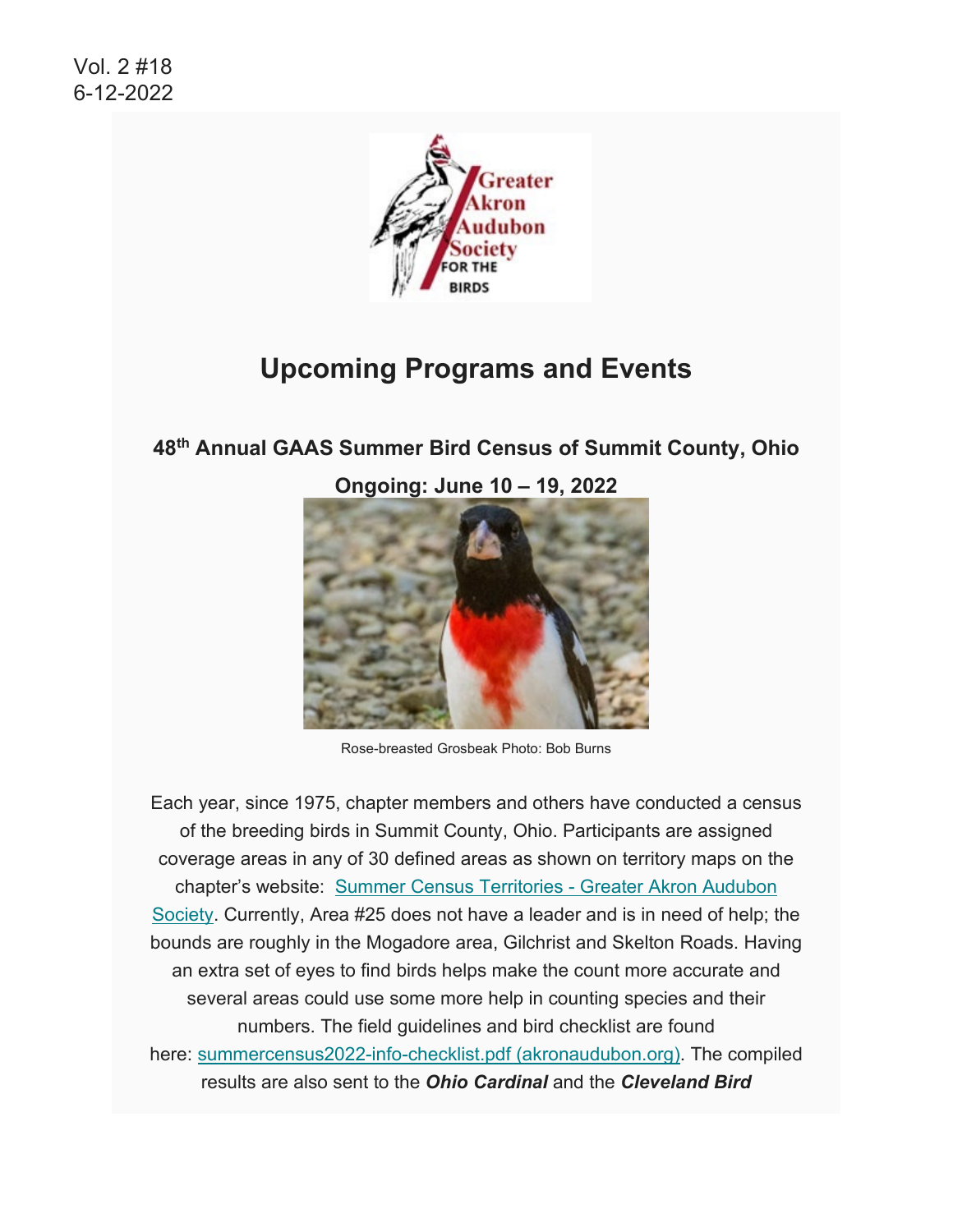*Calendar* and are archived on the Greater Akron Audubon Society's website.

This is Doug and Michelle Vogus's ninth year of coordinating the census and it may well be their last – as they may be leaving our area soon. Doug previously coordinated this effort with Ann Chasar from 2000 through 2013. That's 23 years of Doug's tireless efforts of time and analysis and write-ups. That's a heck of a track record, Doug! We thank you for all of your unsung dedication to this continuing undertaking. If you have any questions about the census or would like to offer to help or to add your yard list to the count during the 10-day period, please get in touch with Doug at 330-352-2355 or [vogeye@gmail.com](mailto:vogeye@gmail.com) for more information.

### **Junior Ranger Program: All About Owls Wednesday, June 15, 2022 9:30 – 11:30 a.m. Cuyahoga Valley National Park (location to be emailed upon registering)**

 $\sim$ ~~~~~~~~~~

Note: This program is recommended for ages 7 – 12 and children must be accompanied by an adult to attend. Join a ranger to learn about owls' nocturnal habits. Dissect an owl pellet to discover their favorite foods. Register on Eventbrite here: [Junior Ranger: All About Owls Tickets, Multiple Dates |](https://www.eventbrite.com/e/junior-ranger-all-about-owls-tickets-354576446697)  **[Eventbrite](https://www.eventbrite.com/e/junior-ranger-all-about-owls-tickets-354576446697)** 

> **18th Annual Buckeye Martinfest Sunday, June 26, 2022 1:00 – 4:00 p.m. North Reservoir Boat Launch Ramp 803 State Mill Rd., Akron, OH 44319 (GAAS will have a table at this event)**

 $\sim$ ~~~~~~~~~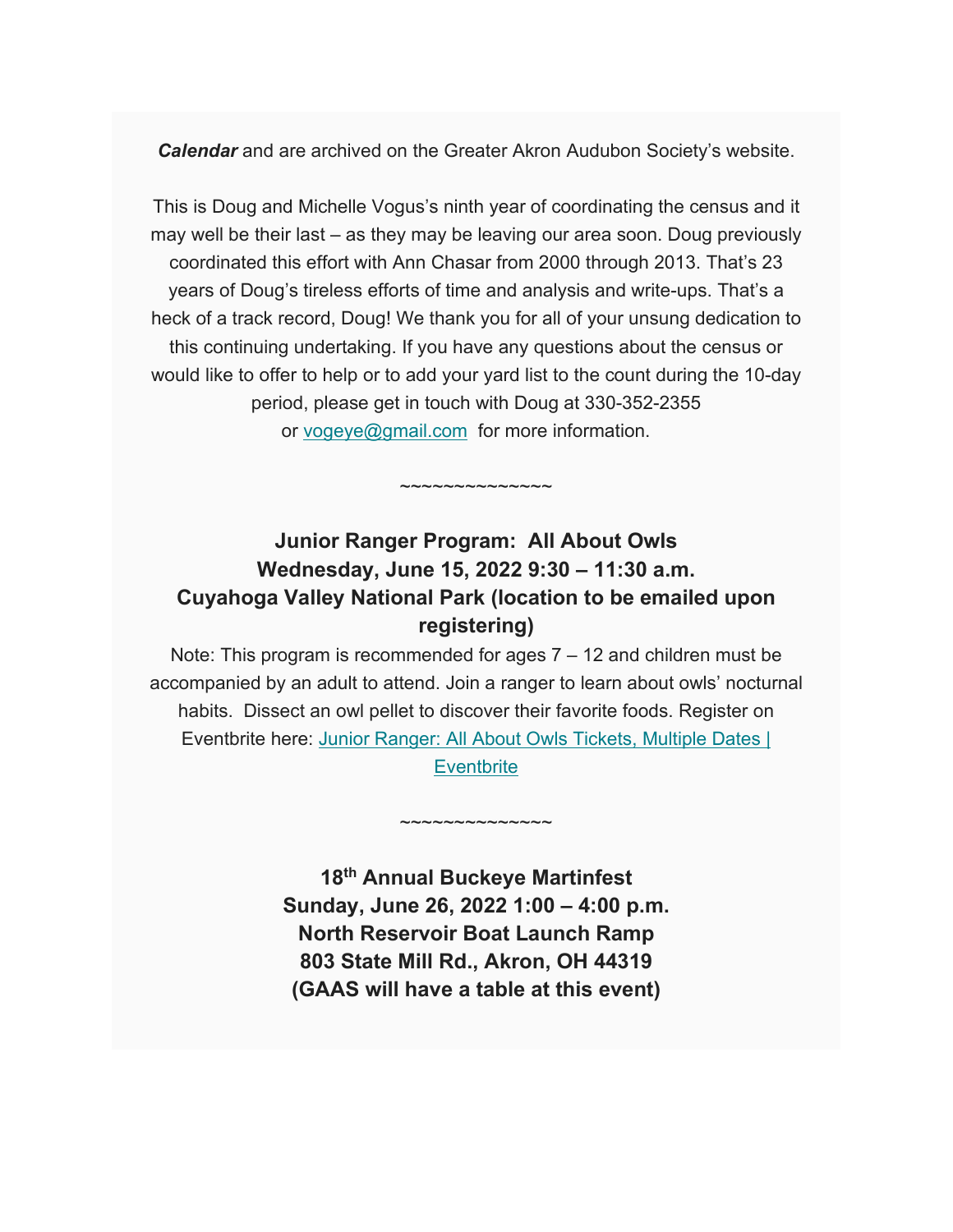

 $\sim$ ~~~~~~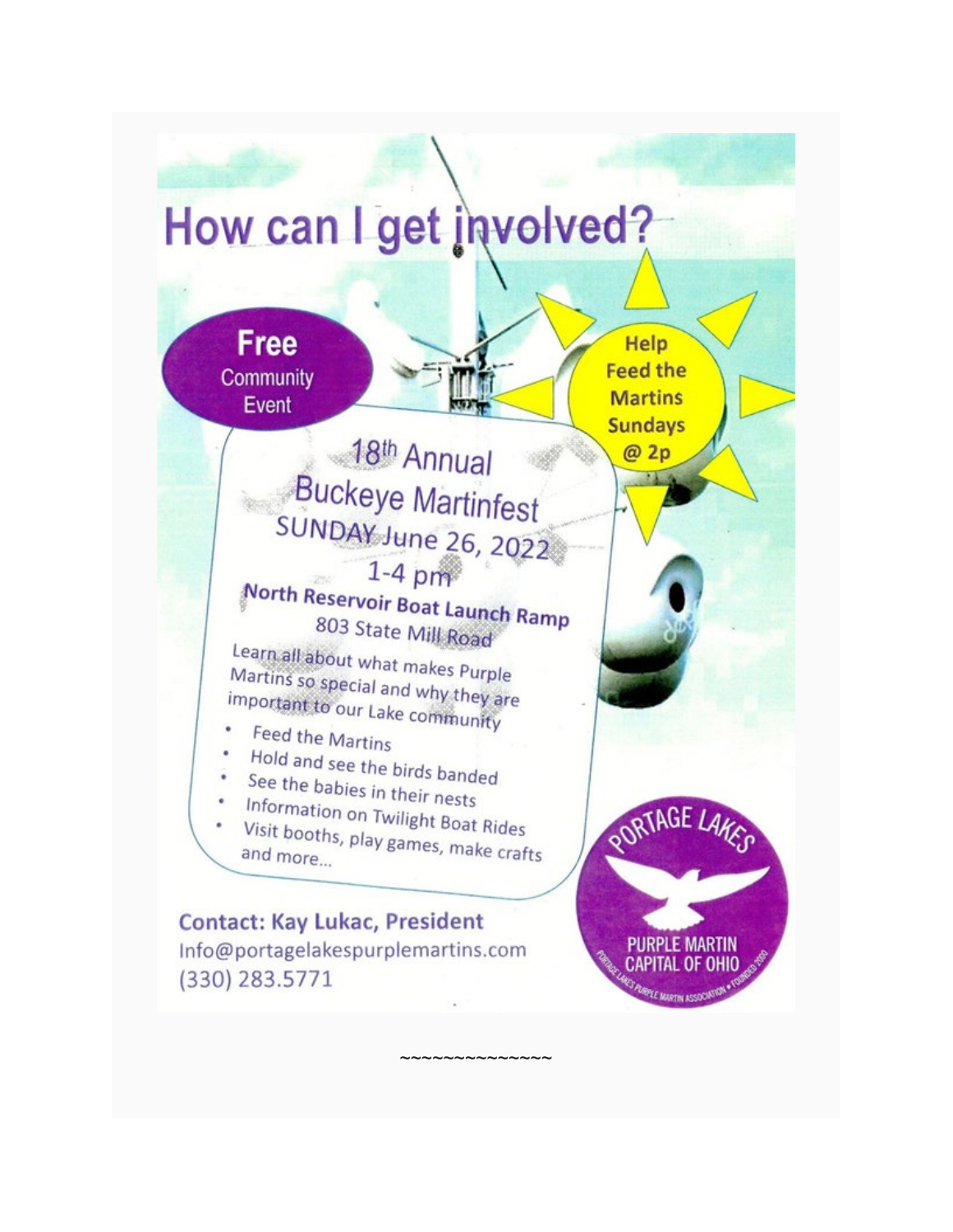#### **GAAS Final Program of Year!**



### **Larry Hunter, Portage Lakes Purple Martin Association With Optional Birder's Swap Meet Tuesday, June 28, 2022 University of Akron Martin Field Station at Bath Nature Preserve 4240 Ira Rd., Akron, OH 44333**

Please note: In light of the unpredictable trajectory of COVID-19 cases in our local area, the *traditional picnic before the talk at the field station has been cancelled*! Masks will be required inside the field station. If you'd like to arrive at **6:30 p.m**. we'll have *social time and a Swap Meet* of sorts. Please bring any old books or nature or bird-related paraphernalia with you that you wish to find new homes for. Any items you bring that still remain after our program would need to return home with you. Our *speaker* will take the floor *at* **7:15 p.m**. inside the field station. To reach the Martin Field Station, after turning onto the Bath Nature Preserve drive, continue straight, past the first parking lot, and continue on the road, mindful of the speed bumps, until it ends at the parking area. The field station is in the white "house" at the end of the drive.

The Portage Lakes Purple Martin Association (PLPMA), headed by Larry Hunter at the time, was instrumental in recognizing the Portage Lakes area and getting it designated by the Ohio legislature as the Purple Martin Capital of Ohio. Larry is one of the founding members of the organization, founded in 2000; the group is dedicated to helping Purple Martins feed, breed and prosper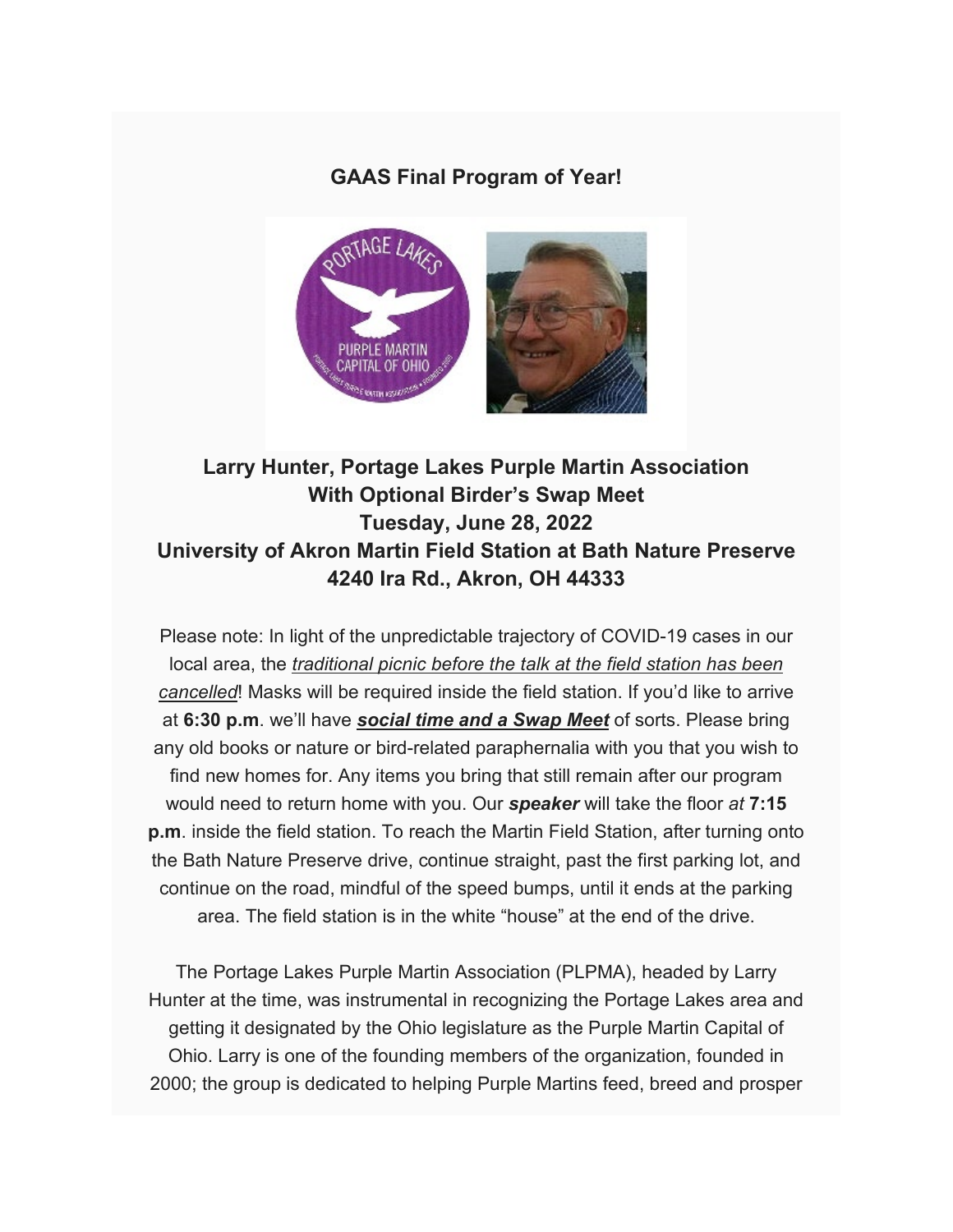in their natural habitat and educate the public on the benefit of these birds.



Each August, the Purple Martins congregate in large numbers each night to roost in the reed beds in Nimisila Reservoir before eventually continuing on their extended two – three-month-long migration to South America. The annual natural phenomenon also draws ever-increasing crowds of humans on the shore and on watercraft in the water to view and experience it first-hand. Many may recall this online piece done by former Bird Watcher's Digest's Jessica Vaughan last August; it's still available here: [Purple Martin Majesty](https://bwdmagazine.com/blog/traveling-for-bird-watching/purple-martin-majesty/)  [\(bwdmagazine.com\)](https://bwdmagazine.com/blog/traveling-for-bird-watching/purple-martin-majesty/) In it, she shares text, photos and video footage of the spectacle. [In fact, it was during one of these many magical evenings in August 2020 that the immature Brown Booby was discovered by Henry Trimpe along with Dwight and Ann Chasar.] Larry serves as an advisor to the PLPMA today and also captains a pontoon boat for the popular Twilight Boat rides that took 478 folks out on the water to experience the spectacle last season. Current Black River Audubon Society President, Rob Swindell, also penned an article about the martins and his August 2021 experience at Nimisila in the Lorain Chronicle Telegram: [As summer wanes, purple martins pass over Summit](https://chroniclet.com/news/272675/as-summer-wanes-purple-martins-pass-over-summit-county-on-the-way-south/?fbclid=IwAR22TMWlakdiloPo4iI3iVy2HKpcsy5GQ-aIBiKR8n5NzIjHj6vRxT4PlQU)  [County on the way south | Chronicle Telegram](https://chroniclet.com/news/272675/as-summer-wanes-purple-martins-pass-over-summit-county-on-the-way-south/?fbclid=IwAR22TMWlakdiloPo4iI3iVy2HKpcsy5GQ-aIBiKR8n5NzIjHj6vRxT4PlQU)

Come hear Larry share his life's passion for these birds as he recounts the history of the PLPMA and its efforts to work with the community to collect data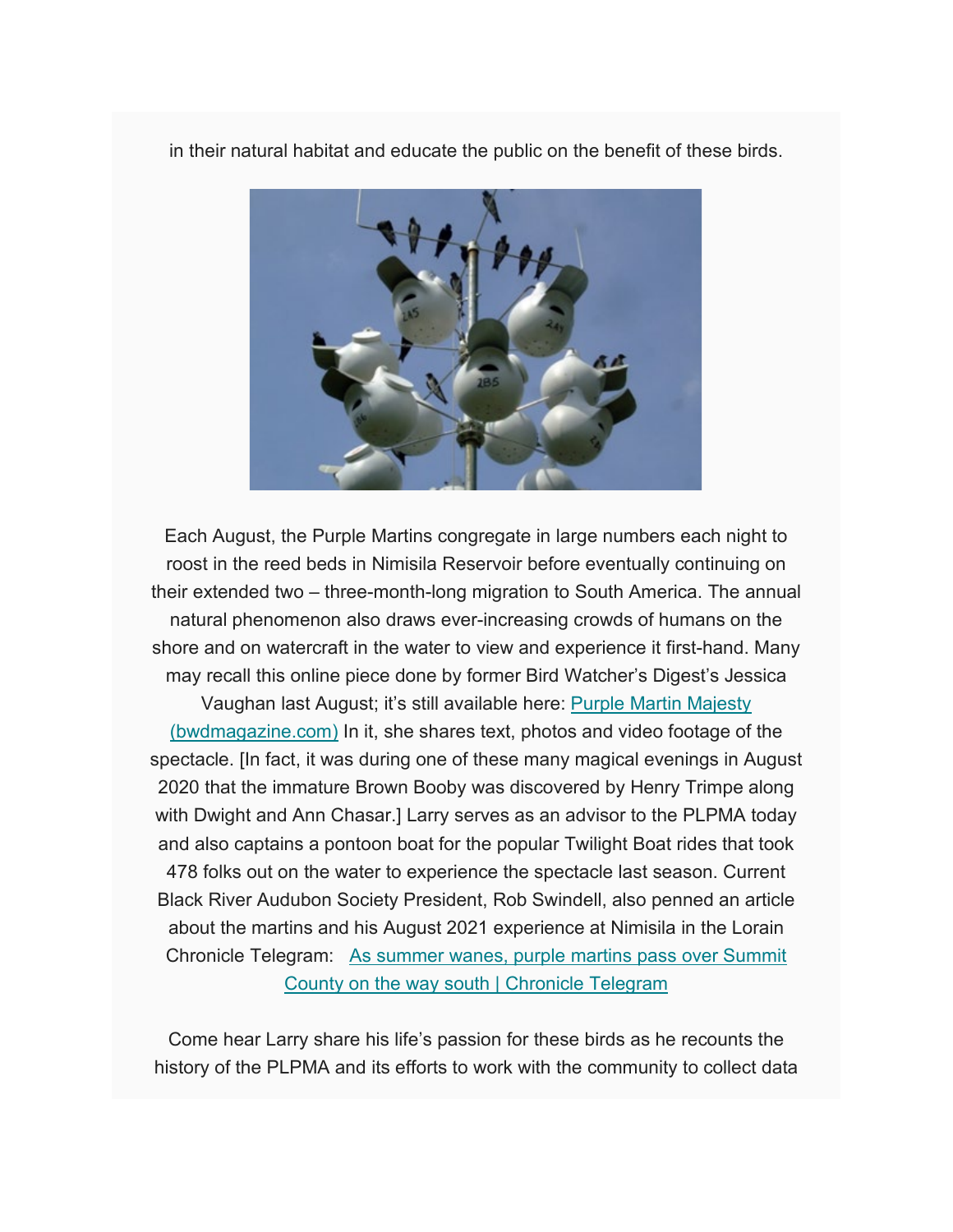and foster the birds' continued return to our area.

# **Bird Walks**

~~~~~~~~~~~~~

### **Howls for Owls Saturday, June 18, 2022 8:00 – 9:30 p.m. Clinton Towpath Trailhead 2749 North St. Clinton, OH 44216**

Come learn about the night sounds of the woods as you hike along the Ohio and Erie Towpath Trail with a naturalist from Summit Metro Parks. The naturalist will attempt to call in some of the owls and animals. A flashlight may come in handy and you may want to bring your binoculars in case any owls are spotted.

## **Bird Walk in Cuyahoga Valley National Park Saturday June 25, 2022 7:00 – 9:30 a.m. Ledges Shelter Parking Lot/Trailhead 405 Truxell Road, Peninsula 44264**

 $\sim$ ~~~~~~~~~

Join volunteer naturalist Dwight Chasar as he leads a bird walk along the 2.2 mile unpaved, rocky, Ledges Trail searching for nesting northern specialties. Binoculars are recommended.

.

## **Other News You Can Use**

~~~~~~~~~~~~~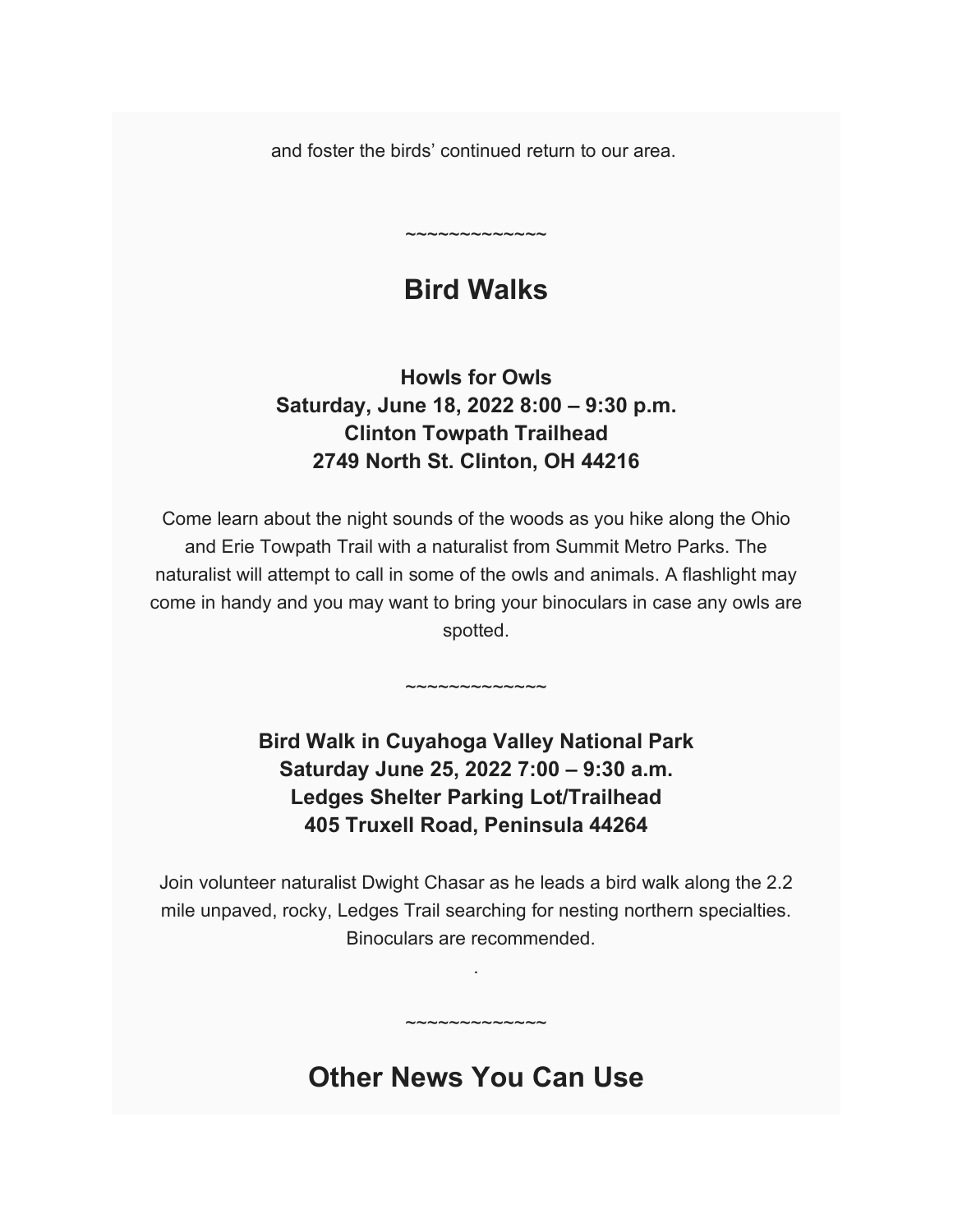

#### **Young Birder-Entrepreneur Creates a Game-Changing Video Game to Engage Younger Birders!**

Seventeen-year-old Adam Dhalla discovered birding at age 6 – yet he also observed that no children were afield during his birding excursions in the Pacific Northwest. He also loves video games. Learn how he's combined these two loves to create an engaging video game called *Find the Birds* to attract other children and adults to birding. This recent article by BirdWatching Daily [\('Find](https://www.birdwatchingdaily.com/news/birdwatching/find-the-birds-mobile-game-makes-positive-impact/)  [the Birds' mobile game makes positive impact -](https://www.birdwatchingdaily.com/news/birdwatching/find-the-birds-mobile-game-makes-positive-impact/) BirdWatching [\(birdwatchingdaily.com\)](https://www.birdwatchingdaily.com/news/birdwatching/find-the-birds-mobile-game-makes-positive-impact/) cites a few statistics about this game that is taking the world by storm. An excerpt is here:

"*Find the Birds* is currently being played by thousands in 47 countries. It has an average rating of 4.5 out of 5 stars on Google Play and the Apple App Store. When it launched a year ago, it ranked in Apple's Top 100 Educational Games. In a recent online survey, 98 percent of people reported having a greater appreciation of birds after playing it. No fewer than 84 percent said they had an increased understanding of conservation. Quite a few spoke of volunteering with bird organizations because of the website links embedded in the game. While most of our players are 7-12 years old, there are many adults as well."

The game is free and encourages gamers to turn off their devices and go outside. Cornell Lab of Ornithology provides photography, and audio and video files and currently there are three birding habitats to play in: Arizona, British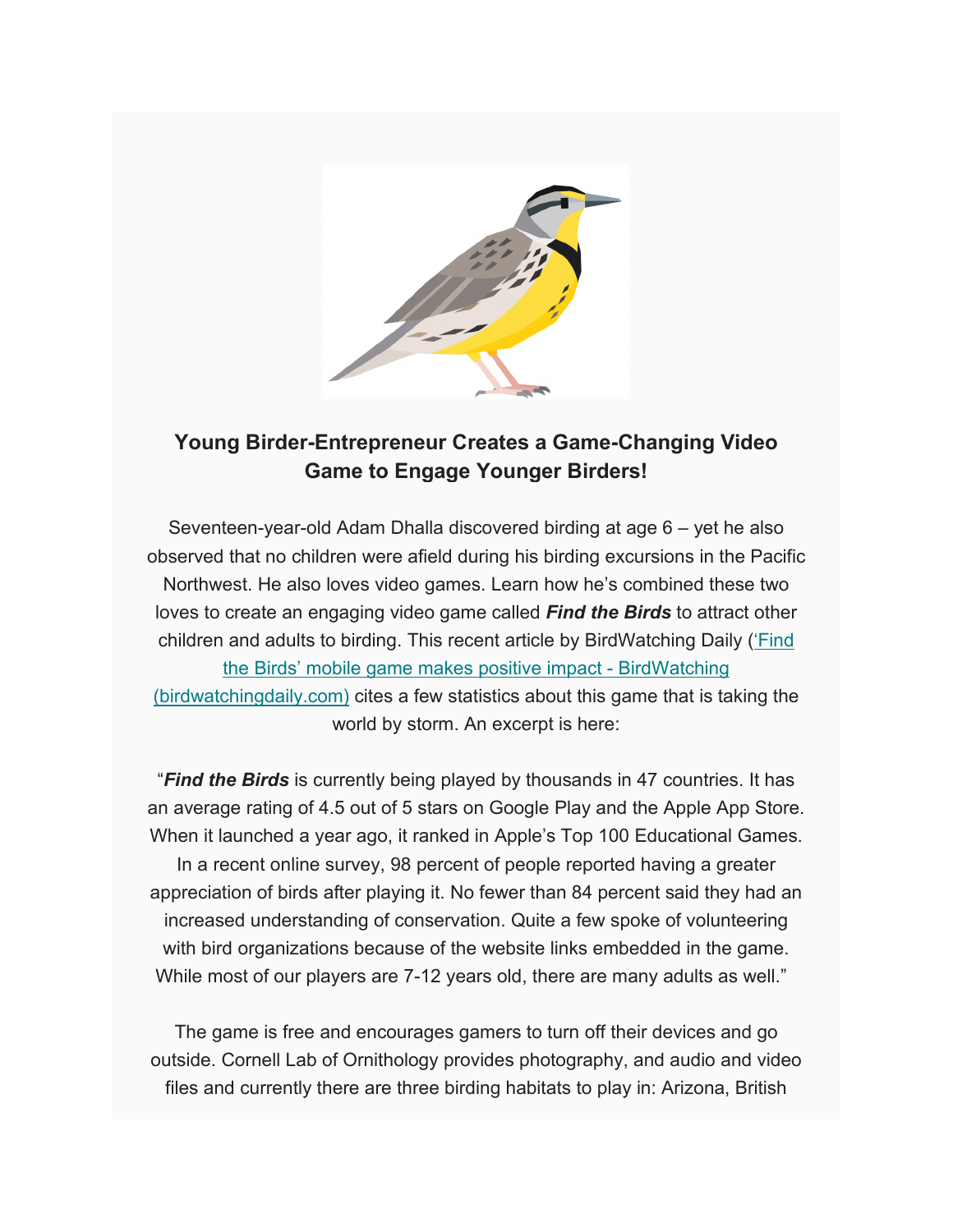Columbia and Japan. A fourth location, the Illinois River Flyway, is coming in September.

As a result of its significant positive impact, Adam will be presenting at the upcoming virtual International Ornithological Congress 2022, a partnership between IOU and University of KwaZulu-Natal in South Africa.

**Friends of Ottawa National Wildlife Refuge Have a New Campaign Underway!**

 $\sim$ ~~~~~~~~

The non-profit group [\(Friends of Ottawa National Wildlife Refuge -](https://www.friendsofottawanwr.org/) Home [\(friendsofottawanwr.org\)](https://www.friendsofottawanwr.org/) is looking to raise funds to purchase a new passenger shuttle to increase refuge accessibility! Puddles, the Blue Goose mascot writes, "So frequently we hear visitors tell us how they used to walk all over the trails but now they have to stick to the Wildlife Drive because they just can't walk that far. Imagine what a GAME CHANGER it would be for so many people if we could do something about that…

Together, we can! Introducing the MotoEV Electro Transit 15 Passenger Shuttle. With your support Friends of Ottawa National Wildlife Refuge will purchase this electric tram which will allow volunteers to drive visitors on the hiking trails. We envision the electric tram being used during special events, for tour requests from local community groups, and during environmental education field trips to showcase a variety of habitats and wildlife. It could even be used to shuttle visitors to their favorite sections of the hiking trails where they could be dropped off and picked up on a schedule, allowing visitors to watch wildlife without worrying about the hike to get there! With your help, we can achieve the goal of access to Ottawa National Wildlife Refuge!

Please consider making an investment in accessibility for outdoor recreation at Ottawa National Wildlife Refuge. Our goal of \$25,000 will allow us to purchase the electric tram and continue supporting our education, conservation, and restoration efforts at Ottawa National Wildlife Refuge."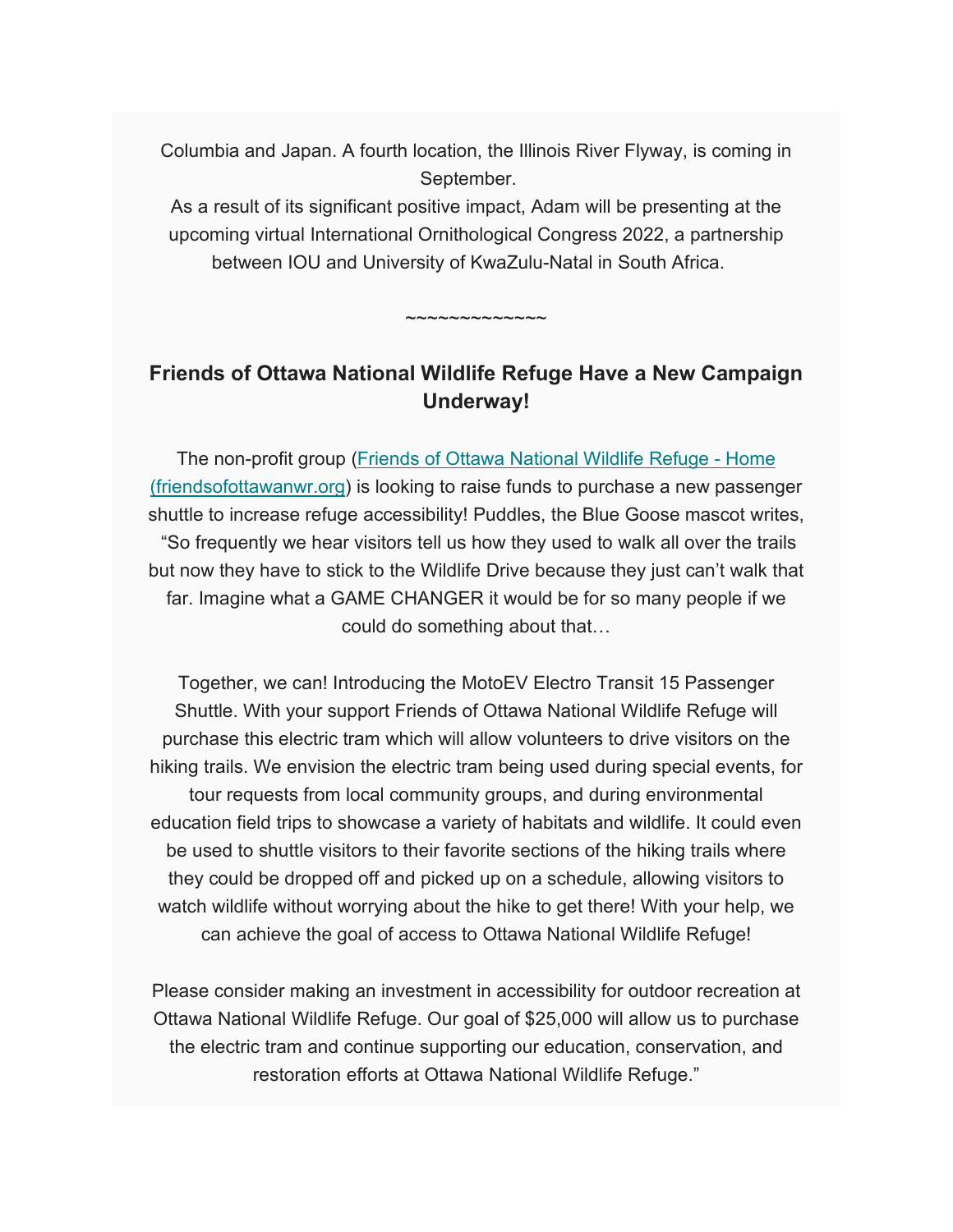

View this cute video**: [Puddles Needs Your Help! -](https://www.youtube.com/watch?v=Migm2TpwdUc) YouTube.** To date, the campaign is about 68% funded and still needs about \$8,000.

#### **June is PRIDE Month!**

~~~~~~~~~~~~~



Painted Bunting Photo: Mick Thompson

From our friends at BirdNote: For many, birding is better when we're able to participate in a welcoming environment that gives us a sense of belonging and community. BirdNote has compiled a list of opportunities to help LGBTQ+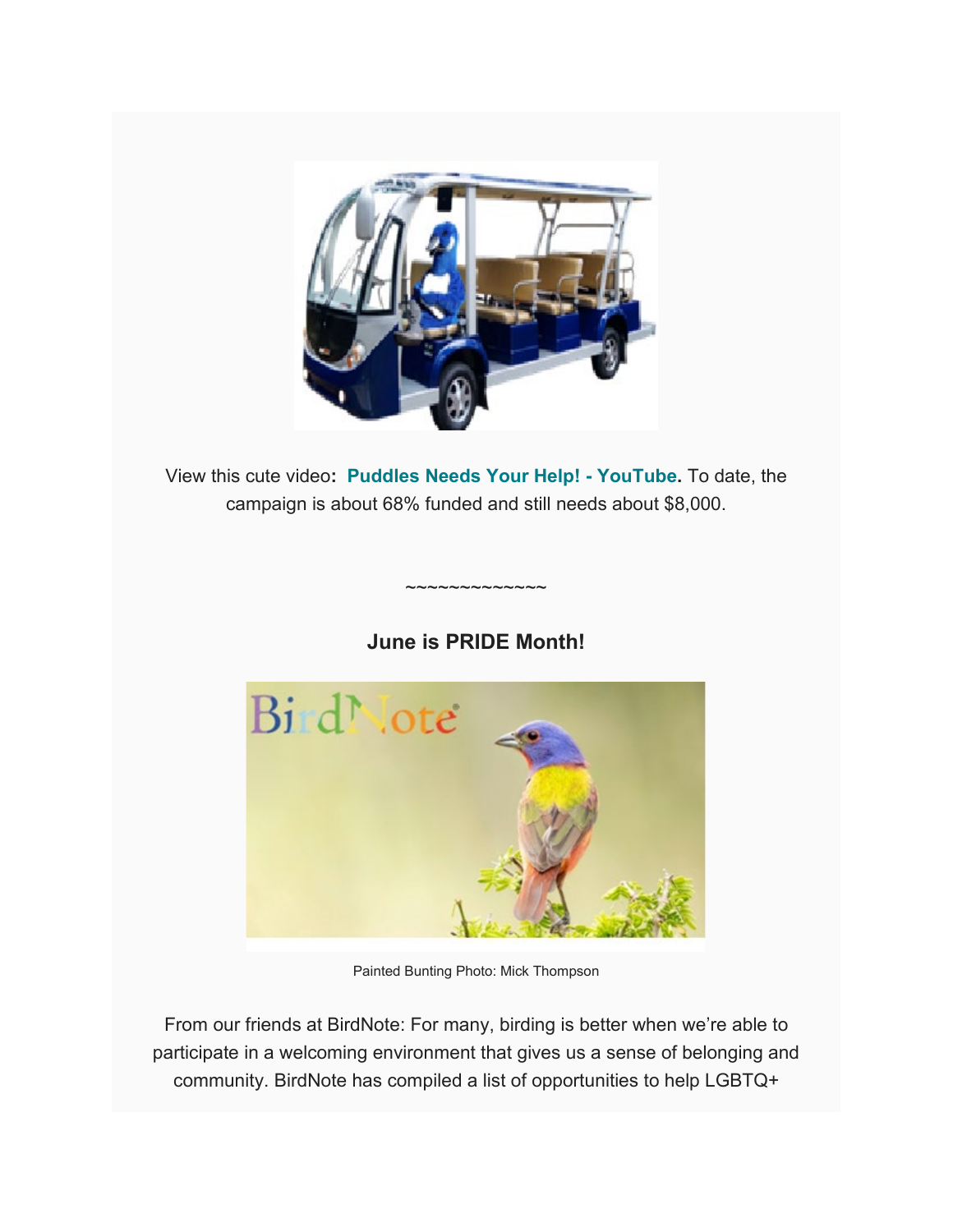birders and allies find comfortable spaces to facilitate conversations and participate in events based on a shared interest in birds and a dedication to inclusivity: [6 Birding Communities to Help you Celebrate Pride Month |](https://www.birdnote.org/explore/field-notes/2022/06/6-birding-communities-help-you-celebrate-pride-month?fbclid=IwAR1-vJ5LHFKM4V79uvTwjVNRca8MrIStORR1TuUzfAqwUCvlrVUyGpj3YcE)  [BirdNote](https://www.birdnote.org/explore/field-notes/2022/06/6-birding-communities-help-you-celebrate-pride-month?fbclid=IwAR1-vJ5LHFKM4V79uvTwjVNRca8MrIStORR1TuUzfAqwUCvlrVUyGpj3YcE) One of the 6 named groups is National Audubon Society's Let's Go Birding Together, an initiative that recognizes the LGBTQ community and all who identify as LGBTQ, allies, families, and anyone who wants to enjoy an outdoor experience that is inclusive. Although there are birding activities listed, none are in our area. Check them out here: Let's Go Birding Together! | [Audubon](https://www.audubon.org/news/lets-go-birding-together) Perhaps next year, we can work toward having a walk listed for our chapter's area?



**Results of Piping Plover's Necropsy Are In**

~~~~~~~~~~~~~

**Monty, from Bob Dolgan, filmmaker, "***Monty and Rose***" Turnstone Productions**

As expected, the results of deceased Piping Plover Monty's necropsy were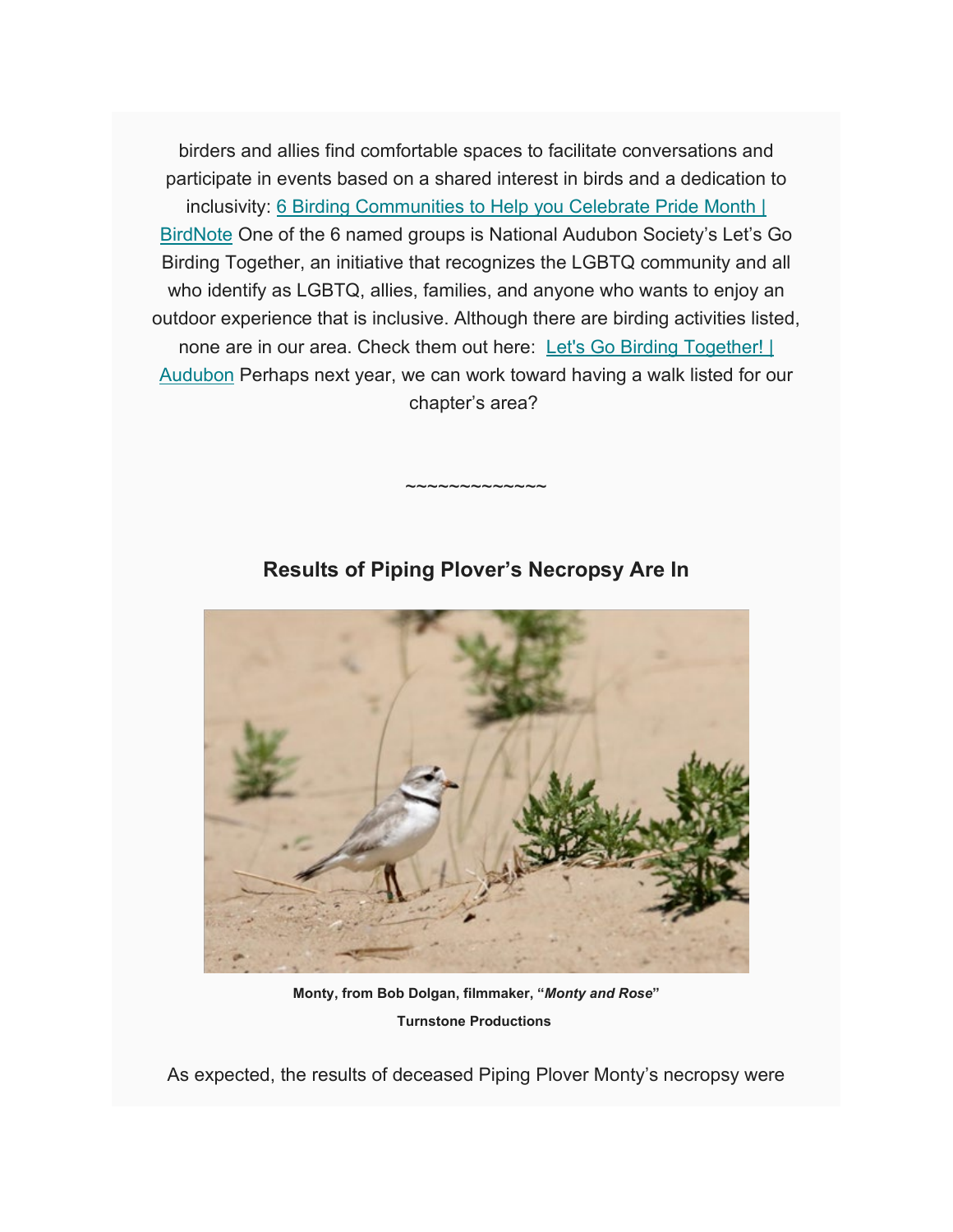announced last week. The tests revealed that Monty had a severe fungal respiratory infection, including a laryngitis, that restricted his airway. Lincoln Park Zoo announced the finding after it conducted a necropsy of Monty in partnership with the U.S. Fish and Wildlife Service and the University of Illinois Urbana-Champaign Zoological Pathology Program. Further testing concluded Monty did not show any signs of high pathogenic avian influenza (HPAI), also known as bird flu.

~~~~~~~~~~~~~~~





A limited number of these 12 X 16" yard signs are free for the asking (please email [info@akronaudubon.org](mailto:info@akronaudubon.org) to request one). The signs have a QR code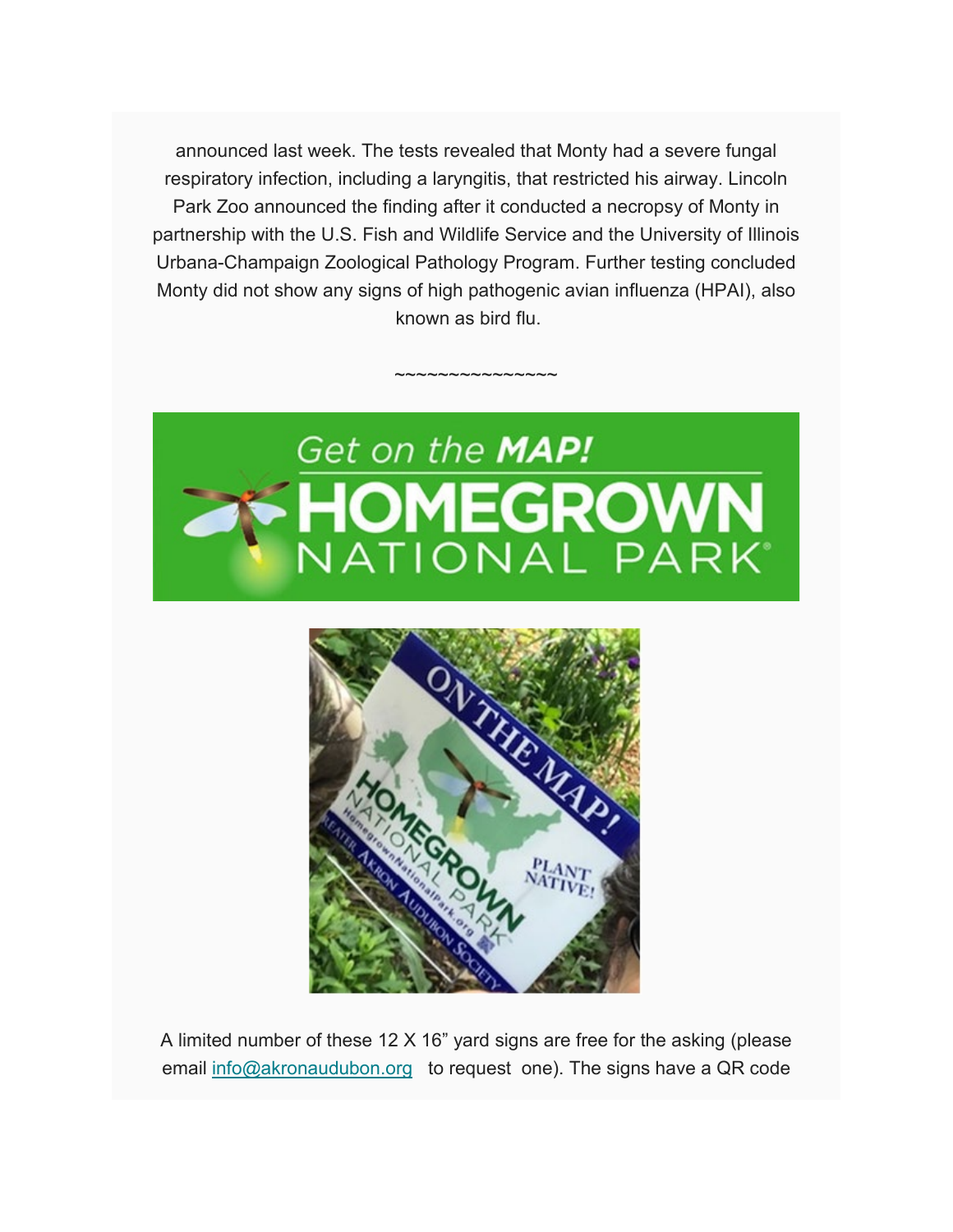and are meant to inform passersby of the Homegrown National Park project and explain the urgent need to plant native plants, for the birds and for biodiversity –in hopes that others will be motivated to do the same.

#### **Results of Ohio's Sandhill Crane Survey**

~~~~~~~~~~~~~~

Twenty-four pre-selected counties in Ohio were chosen to participate in this year's Sandhill Crane survey as part of a larger effort, the April 2022 Midwest Crane Count. The designated count day was April 9, 2022 between 6:30 and 8:30 a.m. and volunteers were assigned 10-square mile survey blocks and were encouraged to scout out driving routes in advance of the survey. Summit County reported 2 Sandhill Cranes for this count. *Is it possible that our Summer Bird Census will find more?* The statewide results are now available through ODNR's Division of Wildlife here: [Ohio Sandhill Crane Survey Results | Ohio](https://ohiodnr.gov/discover-and-learn/safety-conservation/about-ODNR/news/Sandhill-Crane-Survey-Results)  [Department of Natural Resources \(ohiodnr.gov\)](https://ohiodnr.gov/discover-and-learn/safety-conservation/about-ODNR/news/Sandhill-Crane-Survey-Results) And a more in-depth, recent article in the Wooster Daily Record [\(Wayne County is No. 1 in Ohio for sandhill](https://www.the-daily-record.com/story/sports/outdoors/2022/05/30/wayne-county-no-1-ohio-sandhill-cranes-state-count/9946917002/)  [cranes in state count \(the-daily-record.com\)](https://www.the-daily-record.com/story/sports/outdoors/2022/05/30/wayne-county-no-1-ohio-sandhill-cranes-state-count/9946917002/) cited our May program speaker, **Randy Carmel**, about the cranes in Holmes County and in particular, the Killbuck Swamp Preserve. The captivating Sandhill Crane photos in that article were taken by Kisa Weeman, who is also the East-Central Regional Director for the Ohio Ornithological Society. Dates for helping with the 2023 Midwest Crane Count have been set and volunteers can mark their calendars for Saturday, April 15, 2023.

**Pollinator Week Coming Up: June 20 – 26, 2022**

 $\sim$ ~~~~~~~~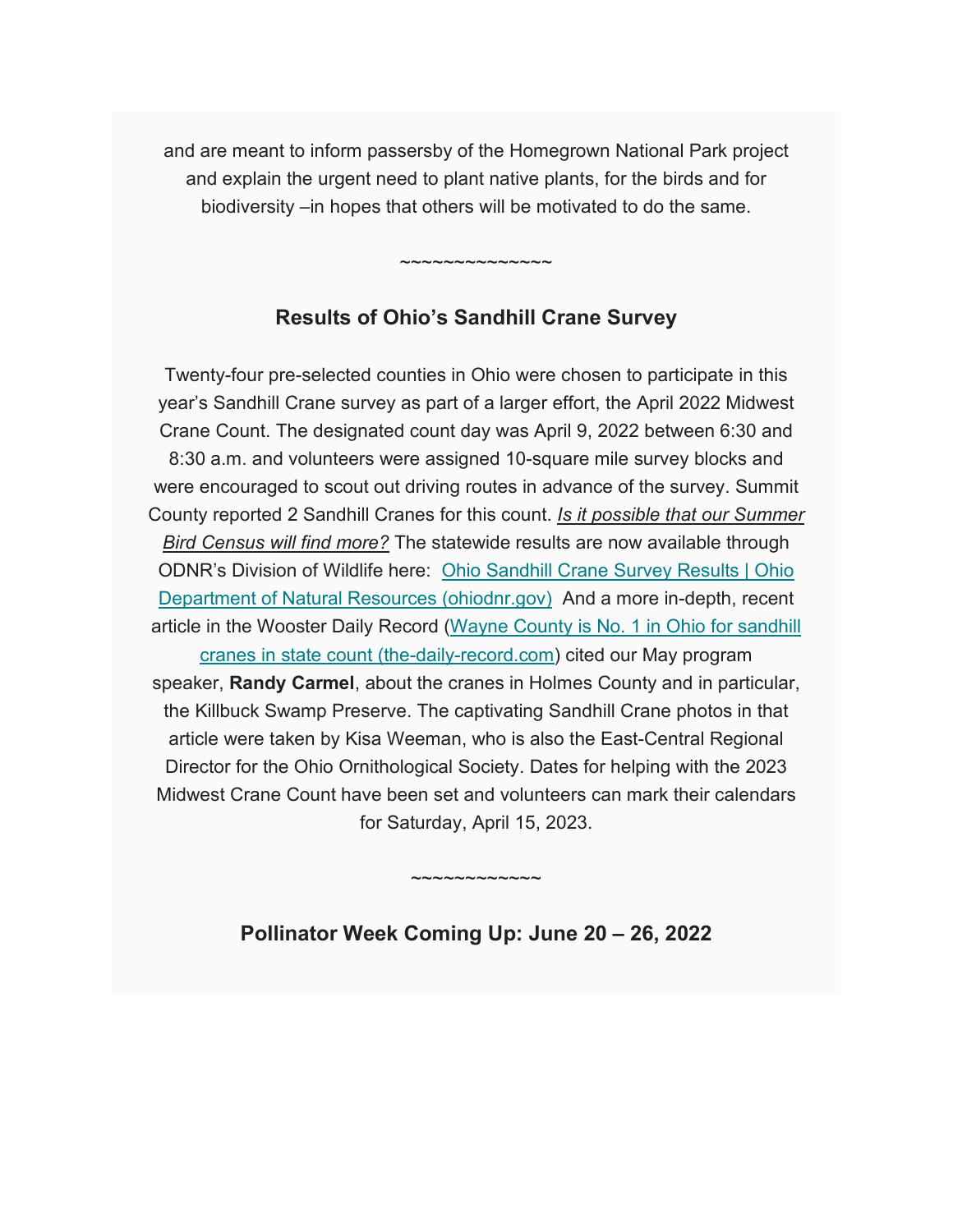

Project Wingspan (PW) is a multi-year landscape-scale project supported by donations, sponsorships, and several grants from the National Fish and Wildlife Foundation to the non-profit Pollinator Partnership. Pollinator Partnership is working with a coalition of partners and an amazing team of dedicated volunteers to increase the quality, quantity, and connectivity of pollinator habitat across the Midwest and Great Lakes Region to support imperiled native pollinators and the vital habitat on which they depend. Learn more about the Pollinator Partnership and their efforts with [Project](https://pollinator.org/wingspan) Wingspan here: Project [Wingspan | Pollinator.org](https://pollinator.org/wingspan)

### **Your Chapter Could Use Your Help! Be Our Chapter Representative to COAC**

 $\sim$ ~~~~~~~

Our chapter, along with nine others in the state (there are currently about 14 viable chapters on record), has participated in the restart of the Council of Ohio Audubon Chapters since June 2018. Meetings are typically an hour long and are held via Zoom/phone conference once a month on a Tuesday evening year-round. The Council seeks to support chapters through networking